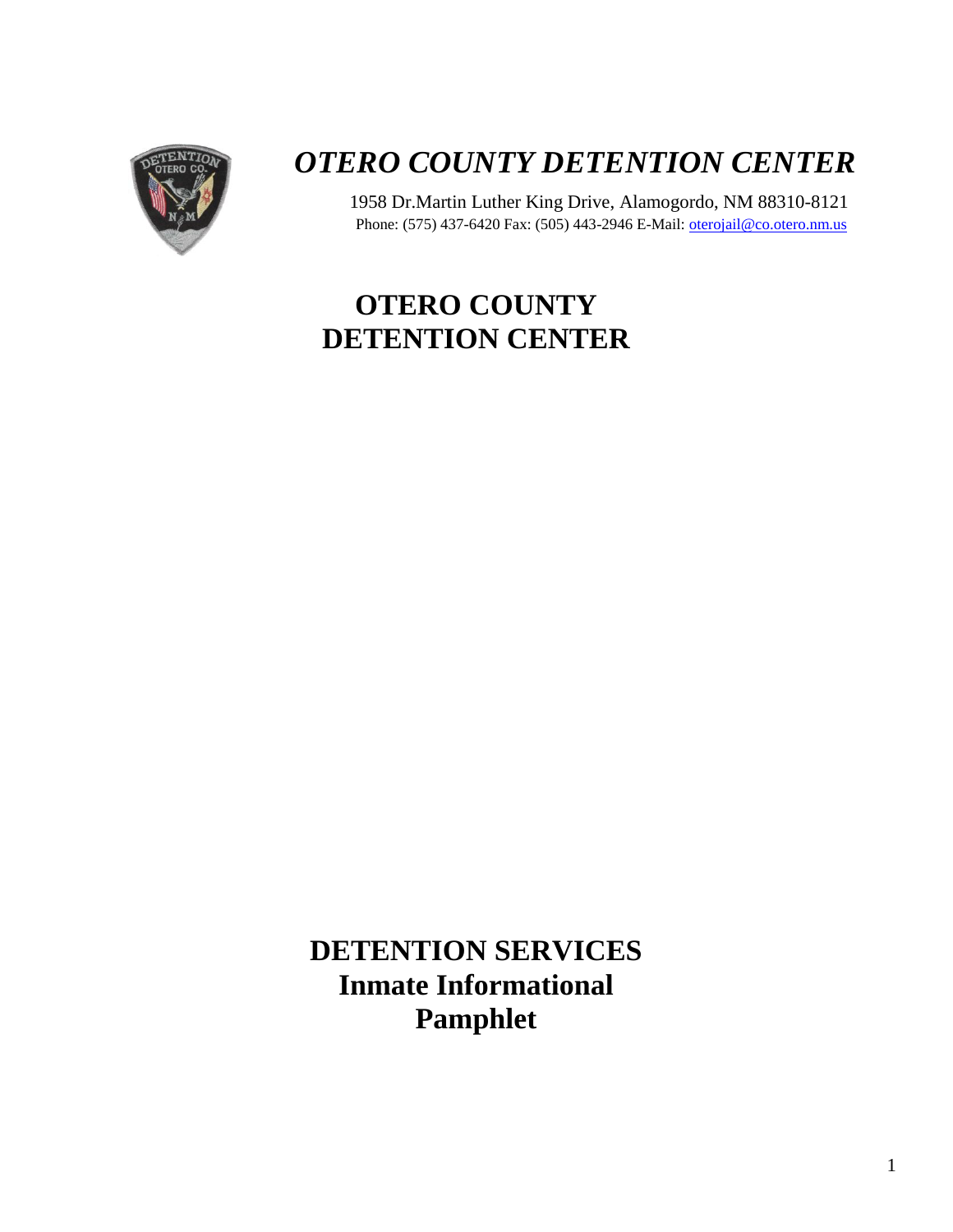#### **MISSION STATEMENT-OPERATIONAL PHILOSOPHY**

The Otero County Detention Center was established to provide housing to those persons whom society believes, for various reasons, need to be separated from itself. Our goal is to provide that housing in a humane manner consistent with the law. We are not judges of persons, personalities or behavior and we will provide our services with no preconceived ideas or prejudices. We will acquit our duties in obedience to the applicable hope, by example that those with whose care we are charged with, will return to society better for their experience. Our mission is to tend, and not to punish. Punishment is the province of the Court System and we are not presumptuous enough to attempt that duty.

#### **EXPECTATIONS**

The following pages were created with the hopes of making your stay in the Otero County Detention Center as pleasant as can be expected. We ask that you keep them with you and read them as much as possible. If you do not understand any portion; please ask a supervisor for clarification. It is our expectation that you will comply with the behavioral guidelines submitted herein while you are under our supervision. In general, our expectations are that you will:

\*Follow directives/orders/requests of staff members, police officers and Judges.

\*Respect Facility property and the property of others.

\*Maintain your sleeping area and surrounding common areas in a clean, orderly and sanitary fashion.

\*Maintain daily personal hygiene habits.

\*Behave in a rational and mature manner.

**In return**, we sincerely desire your expectations of us to include the following:

\*Humane treatment with courtesy, respect, impartiality and fairness.

\*Freedom to practice your religious affiliation and participate in voluntary religious worship.

 \*Proper health care, nutritious meals, clean bedding, clean clothing, an opportunity for regular bathing, proper ventilation, regular exercise, and use of toiletries.

\*Visit and correspond with family, friends and members of the news media per facility rules and schedules.

## \* FAILURE TO MEET THE ABOVE AND FOLLOWING EXPECTATIONS COULD ULTIMATELY LEAD TO DISCIPLINARY ACTION BEING TAKEN AGAINST YOU AND/OR STAFF MEMBERS.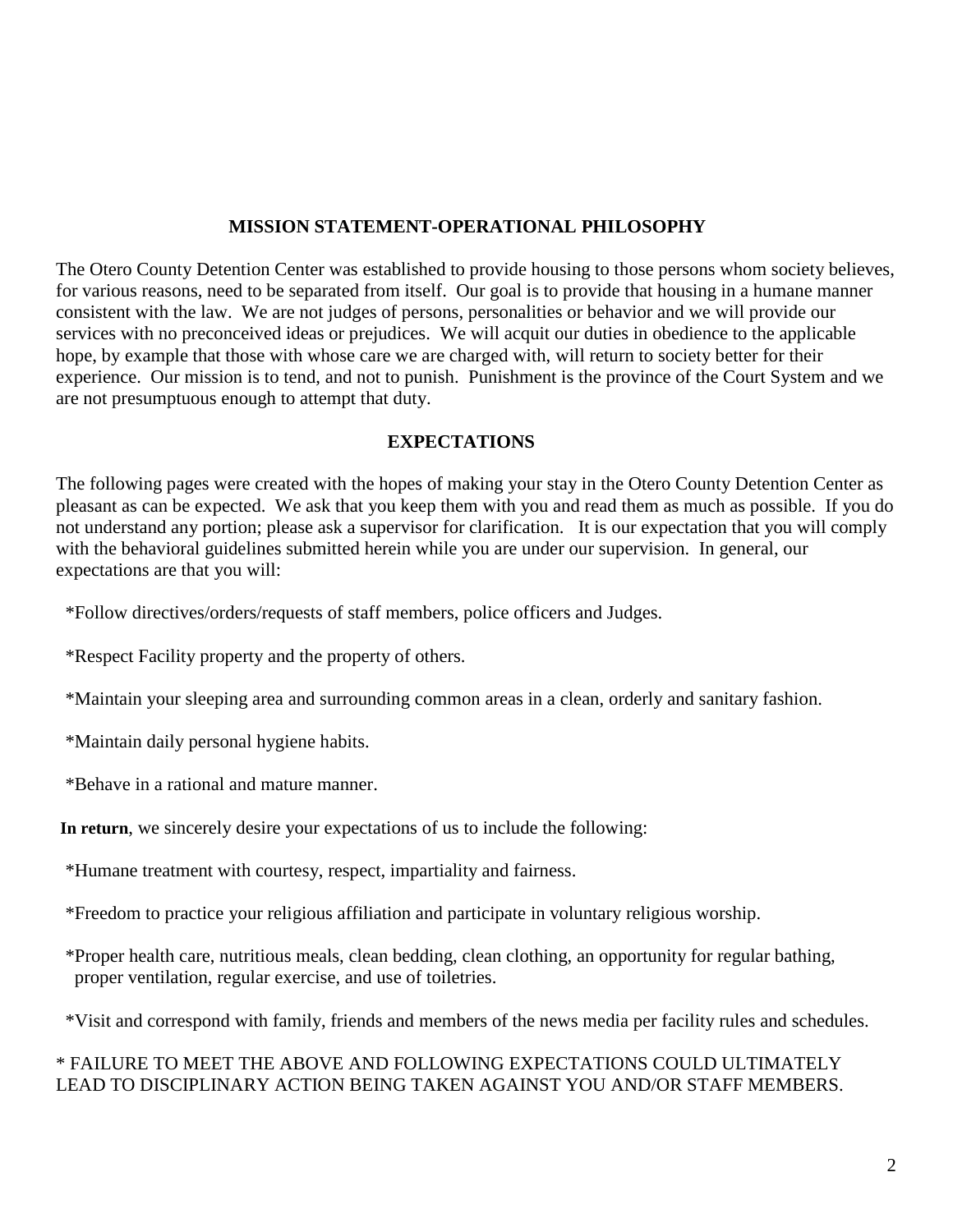## **AUTHORITY TO PROMULGATE RULES FOR PUNISHMENT**

The New Mexico Statute, 33-3-8 (Rules for punishment), gives the Detention Administrator authority to promulgate rules for punishment. Any inmate that violates the rules of this facility will be served a copy of the allegations against them along with an assessment of recommended punishment. They then have twenty-four (24) hours to appeal the disciplinary action, in writing, to the Detention Administrator, or designee. The Administrator, or designee, will respond within seventy-two (72) hours (exclusive of weekends and holidays) in writing, and either uphold, modify, dismiss, or initiate an investigation into the matter. Appeal forms are available from any officer, or may also be submitted upon legal size paper. Place your appeal in a plain white sealed envelope and address it to the Detention Administrator, or designee. Be sure to have an officer initial and date the envelope upon receipt from you. Further details are included on the Disciplinary Action Forms/Assessments.

## **RULES AND DISCIPLINARY ACTION ASSESSMENTS:**

**CATEGORY "A" SANCTIONS:** Offenders may be placed in the Administrative Segregation housing unit for up to sixty (60) days. Criminal charges may be filed, along with a suspension of all available privileges for a minimum of two (2) months, and up to the remainder of their residency in the Otero County Detention Center. Good Time Credits will not be granted to anyone that violates a rule or law in this category.

## **"A" VIOLATIONS**:

- **A-1** Arson
- **A-2** Assault and/or Battery on anyone with or without a weapon.
- **A-3** Blocking, tampering with or otherwise interfering with the normal operation of County Property (Doors, locking mechanisms, windows, air-vents, intercoms, mirrors, light fixtures, telephones, plumbing fixtures or fire and safety equipment.)
- **A-4** Concealing or attempting to conceal your person and/or identity from officers; Claiming indigence when not, in order to gain extra benefits/privileges.
- **A-5** Destruction of and/or damaging property. (Whether County's, inmate's, staff's or your own.)
- **A-6** Escape or attempted escape from custody including; not returning from work detail, work release, or furloughs.
- **A-7** Hoarding, selling, giving, gambling with, not consuming, or trading of prescription medications, and/or refusing medical treatment, or medical appointments.
- **A-8** Holding hostages and/or kidnapping.
- **A-9** Murder and/or attempted murder.
- **A-10** Possession or manufacture of any sharp edged object, weapon, firearm, ammunition, explosive, fire source, dangerous chemical or illegal/controlled drug. (Shanks, razor blades, tattoo needle, matches, lighters, staples, gunpowder, marijuana, homemade alcohol/hooch, cocaine, bleach, etc...)
- **A-11** Refusing to obey directions, rules, or orders of Staff Members, Police Officers and or Judges which, Includes house arrest/home detention**,** work release/work detail, and furlough agreements.
- **A-12** Removing, altering or tampering with Wrist Identification Bracelets.
- **A-13** Rioting or inciting a riot and/or impeding control during a disturbance.
- **A-14** Sexual assault, sexual relations, or sexual harassment/misconduct (verbal, written, or physical) towards any person. Including nudity and exhibition of body parts.
- **A-15** Threatening, retaliating upon, endangering or coercing others by any means, or for any reason.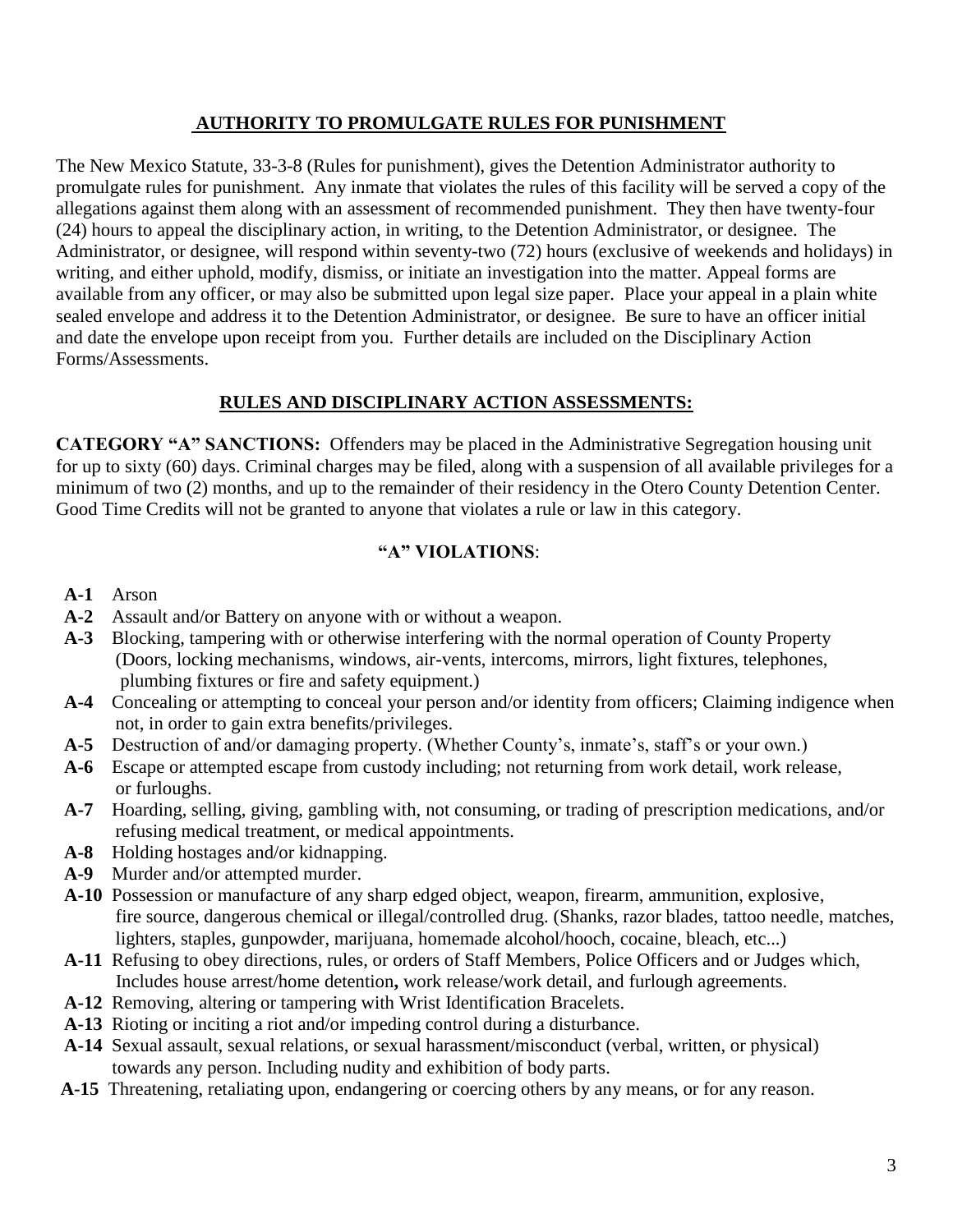- A-16 Using another inmates' Personal Identification Number (PIN) to make personal telephone calls and/or allowing another inmate to use your PIN to make telephone calls, or calling for another inmate.
- **A-17** Self Mutilation which includes; tattooing, cutting, scratching, scraping, bruising, maiming or physically changing your body by any means.
- **A-18** Attempting to commit or aiding others in the commission, of any Category "A" rule.

**CATEGORY "B" SANCTIONS:** Offenders may be placed in Administrative Segregation for up to thirty (30) days along with charges being filed. Any and all privileges may be suspended for up to two (2) months. The inmate may also lose a percentage of accrued and/or accruable Good Time Credit at the discretion of the Detention Administrator.

## **"B" VIOLATIONS:**

- **B-1** Bribery.
- **B-2** Defacing county and personal property which includes; writing, painting, coloring, printing, scratching, or drawing on any property. (Clothing, towels, sheets, mattresses, mattress covers, walls, ceilings, floors, tables, chairs, sinks, mirrors, doors, windows, telephones, stairs, food trays, cups, guardrails etc..)
- **B-3** Entering any bed cell, without staff's permission, other than the one assigned to you.
- **B-4** Extortion, blackmail, or any fraudulent activity.
- **B-5** Fighting with other inmates or staff members, (Physically or verbally)
- **B-6** Forging or altering any document.
- **B-7** Loitering in areas such as; balconies, on or beneath stairs, doorways, showers, windows, or near guardrails, etc…
- **B-8** Participating in, contributing to, or impeding control during a disturbance.
- **B-9** Passing, trading or selling personal propety to other inmates, staff members and/or the public without authorization.
- **B-10** Possession, manufacture, or introducing into the facility of any non prescribed drug, medication, Intoxicant, tobacco, or related paraphernalia.
- **B-11** Smoking or chewing any tobacco product.
- **B-12** Stealing or possession of property other than your own, including food/trays meant for others.
- **B-13** Use of abusive gestures to/towards anyone, and/or language directed to, or about anyone, regarding age, sex, race, creed, color, religion, height, weight, handicap or disability.

**CATEGORY "C" SANCTIONS:** Suspension of any and all privileges for up to one (1) month.

## **"C" VIOLATIONS:**

- **C-1** Disturbing the peace, and/or horseplay (Loud yelling, screaming, whistling, beating or kicking on an object.
- **C-2** Throwing recreation balls at people, windows, lights, doors, ceiling, or fire alarm fixtures.
- **C-3** Failure to follow rules which results in damage to property or injury.
- **C-4** Gambling.
- **C-5** Loaning of personal property, or items of value for profit or increased return.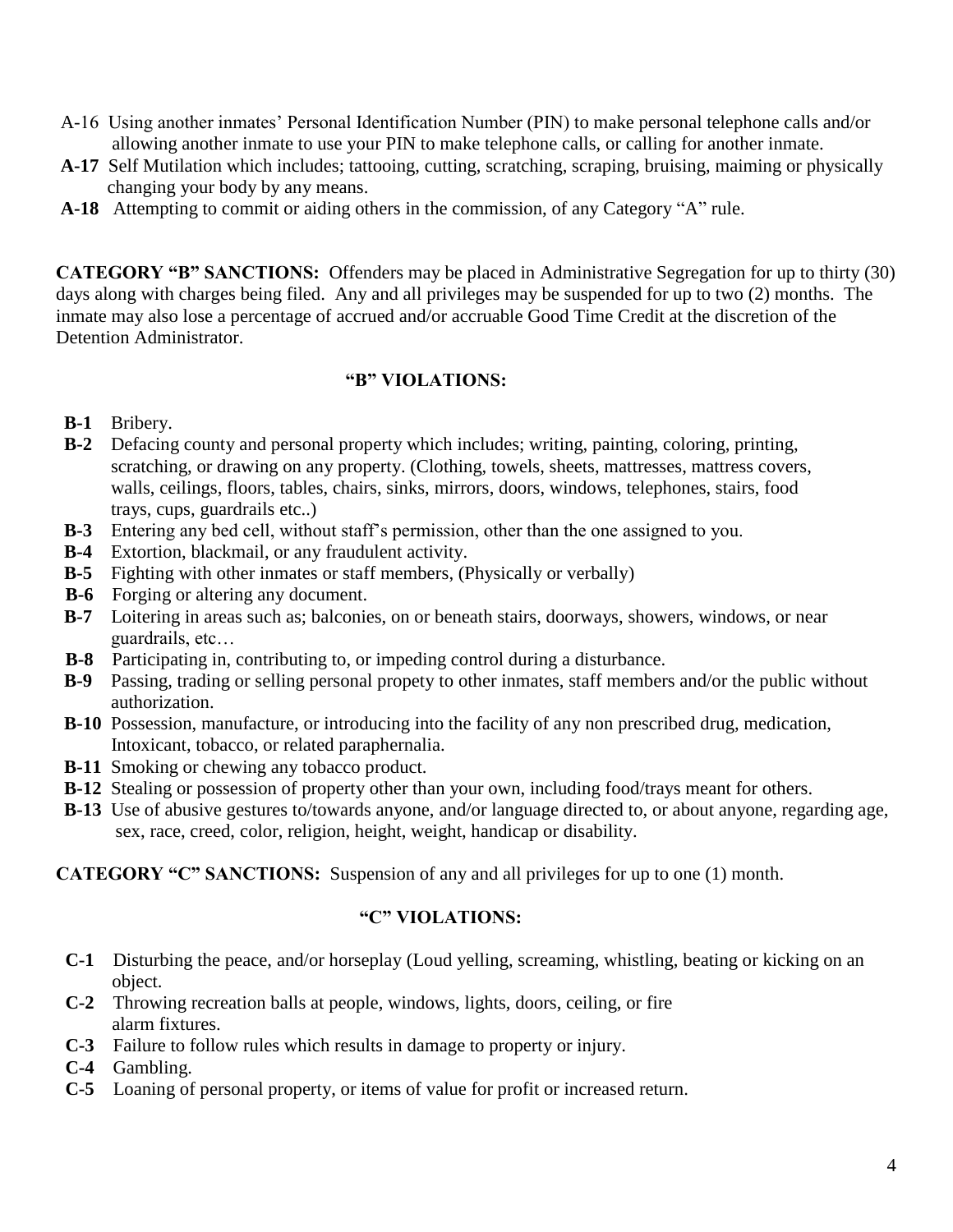- **C-6** Making or issuing false statements to a staff member.
- **C-7** Passing or mailing, or attempting to pass/mail letters, notes, and/or communicating with inmates of other cellblocks, prisons, jails, or members of the public sector.
- **C-8** Possession of more than one (1) empty water or soft drink bottles, or a plastic bag containing water.
- **C-9** Refusing to accept a work assignment,
- **C-10** Unauthorized or illegal use of telephones.

**CATEGORY "D" SANCTIONS:** Suspension of any or all privileges for up to two (2) weeks.

## **"D" VIOLATIONS:**

- **D-1** Attaching, or placing, any items or articles to walls, floors, ceiling, tables, chairs, vents, beds, windows/window ledges etc.
- **D-2** Failure to perform work as instructed.
- **D-3** Furnishing privileged items to residents on privilege suspension status.
- **D-4** Improper or unauthorized use of detention property, equipment or machinery, to include abuse of the Intercom system to harass and/or hamper officers in the performance of their duties.
- **D-5** Possession of plastic bags. They are reserved for lining trash receptacles.
- **D-6** Possession of excessive amounts of detention issue property or personal property.
- **D-7** Possession of gambling paraphernalia.
- **D-8** Reserving dining tables and seats.
- **D-9** Sitting or standing on dinner tables, sinks, toilets, shelves, tote boxes, trash containers, guardrails, beds, or toilets.

**Note:** Inmates accruing multiple disciplinary action reports within a 30 day period are subject to having consecutive violations upgraded to the next highest category. Inmates destroying and/or damaging county property (wrist bands, uniforms, towels, mattress covers, mattresses, blankets, laundry bags, tote boxes, etc.) will be accessed the full charge for replacement/repair, and the necessary funds will be transferred from that individuals commissary fund.

## **REMEMBER:** JUST BECAUSE IT IS NOT WRITTEN HERE IN BLACK AND WHITE; DOES NOT MEAN YOU CAN OR SHOULD DO IT. WHEN IN DOUBT; CHECK WITH AN OFFICER!

## **GUIDELINES/HELPFUL INFORMATION**

**Administrative Segregation**: Inmates placed in the administrative segregation unit will not have contact with other inmates. Their status will be reviewed every seven (7) days, and their classification may be adjusted or changed at anytime depending upon the determinations and needs of supervisors regarding disciplinary history, current behavior and the need for segregation cell space. Segregated inmates will be confined to a cell for twenty-three (23) hours a day and may be allowed up to one (1) hour out, into the common area, for hygiene and exercise purposes per day, and/or to telephone their attorney. That hour out will be scheduled by the management following the first meal of the day. Combative/uncooperative inmates will be shackled, for their hour out, before departing their bed cell. Inmates housed in this section will not be allowed available privileges afforded other inmates. (See below "Inmate Privileges") Commissary (food/beverage products, newspapers, magazines) will not be allowed into the Segregation Cellblock.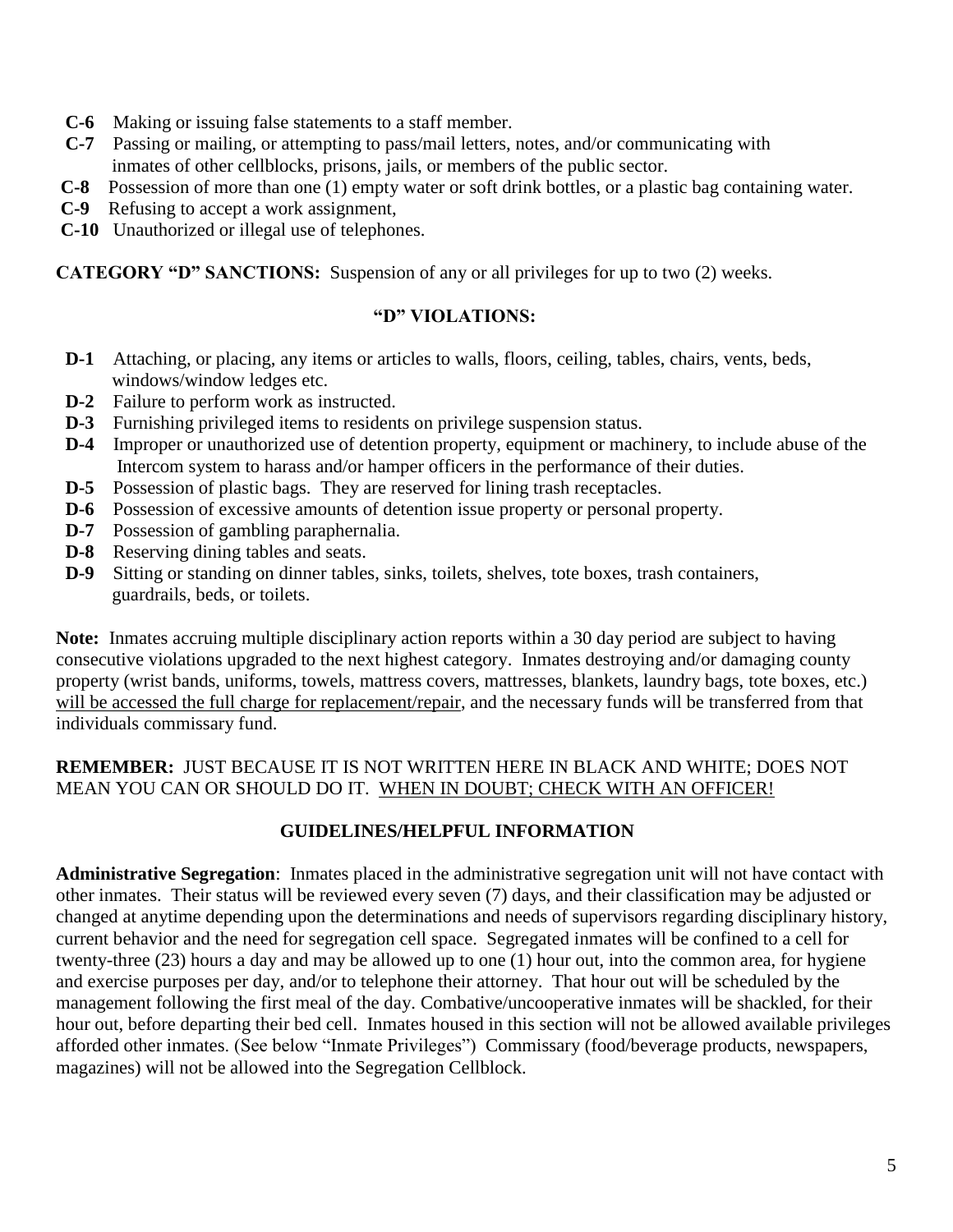**Admission Process:** You will be processed at the Booking Station where you will be advised of your charge (s) and provided with bonding information. During this procedure you may be photographed, given the opportunity to have a shower, and issued jail clothing/bedding, a personal property (tote) box and hygiene products. DNA samples may also be taken from your body. A wrist band, with a Personal Identification Number (PIN) printed on it, will be attached to your right wrist. Personal possessions and valuables will be collected, inventoried and secured in the facility property room until your release from custody. Your money will be inventoried and deposited into your inmate commissary account. At this time you may have the opportunity to make up to three (3) telephone calls to lawyers, family, friends, or bondsmen. You must also submit up to seven (7) names of people that you would like to visit and only those people on that list will be allowed to visit you. Names may not be added or changed later. You will also receive a preliminary medical screening. Be sure and inform the officers if you have any current or past medical conditions or are presently taking medications.

**Amnesty**: An amnesty box is located outside the Booking Station door in the Sallyport. If you had items placed in the box before entering the facility; upon your release from custody you may retrieve them at the Administration Office during business hours Monday thru Friday. *Note:* Illegal drugs/related paraphernalia, alcohol, weapons, will not be returned to you. Unclaimed items of released inmates will be disposed of after thirty (30) days.

**Appeals:** Appeals for disciplinary action must be submitted within the first twenty-four (24) hours after the receipt of the action is issued to you. You must list your name, date, time, along with the incident report number on the top of the appeal form, and then tell your side of the event listing as many facts as possible. (Also see Grievance Procedure below.)

**Booking Fee:** You will be charged a ten (10) dollar booking fee each time you are Booked into the facility, that includes transports back from prison or other institutions.

**Case Manager**: A case manager is available during regular business hours to assist you if you have questions concerning your charges, bond, legal representation, court schedules, furloughs, or general information concerning your incarceration.

**Cellblocks:** All living areas will be inspected daily for cleanliness, damage and contraband. Living areas must be cleaned daily or as needed, and be free of unsealed food/candy packages. We will provide cleaning materials. Tables must be cleaned after each meal. Do not enter anyone's bed cell other than your own. Do not communicate with inmates of other cellblocks in any way. Do not loiter near doors, stairs, walkways, balconies or walkways. Running is not allowed inside the Cellblocks/living areas! Do not cross the red painted line on the floor by the doorways unless directed to do so by a staff member. You will be issued a plastic tote box, all your property, which you have inside your cell, must fit (and be stored within) the tote box. If you have too much; you must make arrangements for someone to take control of the excess. Do not cover light fixtures, mirrors, walls, beds, windows or circulation vents with any type of covering, and do not use window frames for storage. Any such items will be confiscated and destroyed. You must be in a complete issue uniform when departing the cell except when going to the Recreation Yard. You must remain fully dressed in a complete uniform when in the dayrooms. You must wear SHOWER SHOES when showering at all times. NEVER go barefoot in the facility. DO NOT peel the non-slip tape from the floors and shower stalls. Anytime an emergency arises (assault, fight, disturbance, etc.) you must proceed immediately to your assigned room. Please don't use the intercom system to hamper the Control Officers with needless questions.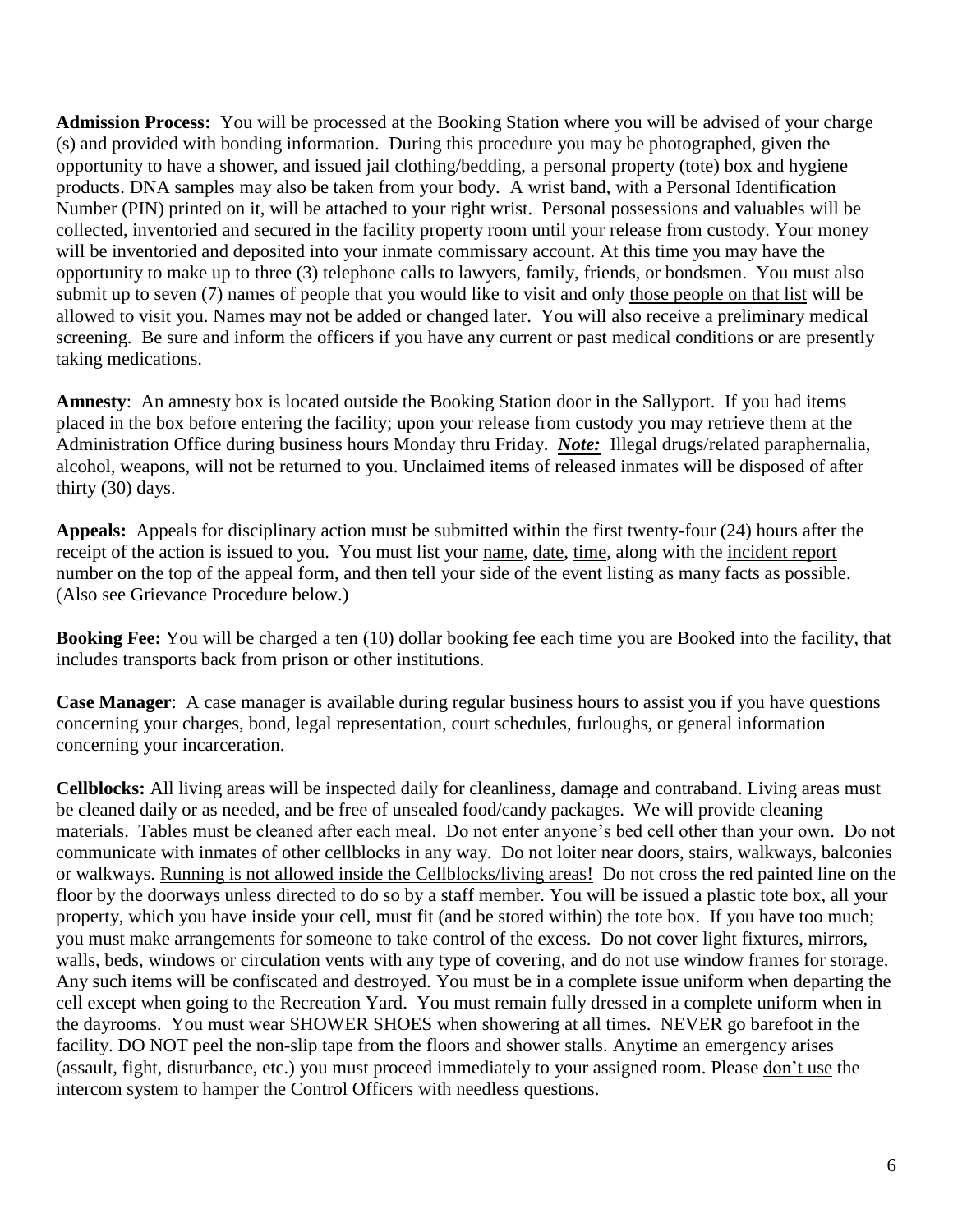**Classification**: Inmates will be assigned to specific housing areas depending upon their; causes of arrest, attitude, medical, behavior (past and present), incarceration history and needs of the facility. You will be housed accordingly to minimum, medium, maximum, segregation, or protective custody levels. Inmates who have disabilities requiring special conditions may be housed in a medical unit or a unit where handicapped accessories are available. You may request to have your classification status reviewed for re-classification every thirty (30) days through the Detention Lieutenant. Cell assignments are printed on your wrist band.

**Commissary:** A privately contracted Vending Company provides commissary services and delivers once a week, usually on Fridays, unless emergencies or Holidays disrupt the schedule. Inmates may order up to 200 dollars of Commissary Goods per week. You must finalize your order by each Wednesday before 9 am. A list of items/order form will be provided. The County will not be responsible for incorrectly ordered items, or price changes made by the vendor. Unsealed and/or altered food packages/containers, and used soft drink bottles, will be confiscated when discovered. Please do not flush commissary packaging material or other trash down the toilets. Refuse containers are provided in the day rooms. If you are transferred to another facility; do not bring any commissary items back with you. Those items will be confiscated and must be released to a third party or they will be disposed of if not picked up within seven (7) days during regular business hours. You may keep one plastic water bottle inside your tote box, and it must be a bottle originally sold containing water. All other soft drink bottles containing other than their original contents will be confiscated. NOTE: After you take possession of the commissary; the county will not be responsible for any incurring damage, theft, or missing items thereafter.

**Contraband:** Contraband is anything found in your possession/control, which is prohibited by Law, policies and procedures, or rules and regulations of the Facility. You are prohibited from having control, or possession, of any item not purchased through commissary or issued to you by the County, except family photographs, personal mail and legal documents. Also, remember that any item in excess of what was issued, or purchased, may also be considered contraband along with any item of clothing which has been damaged or altered. (Please read, and re-read this carefully and, if you have doubts as to what is considered contraband; ask an officer.) Some examples are: unsealed food; altered clothing/property; ink pens, metal staples, paper clips; soft drink bottles, trash, medications, or anything that can be used as, or considered a weapon. All items considered contraband will be confiscated by the staff and destroyed.

**Court Transports/Appearances:** Inmates must wear their County issue uniforms and shower shoes/flip flops to Courts. Extra clothing or athletic gear will not be worn underneath the uniform. Do not carry anything but legal related documents with you, and do not disturb the Court or transport proceedings by any means. Physical contact, verbal communication, and property items will not be exchanged between inmates and/or the public.

**Crime Prevention**: While you are here you may be of service to your family and the community. We know that you will hear about crimes being committed while you are with us. You can help make the community you will be returning to a safer place for you and your family by reporting those crimes. If you have information about a crime committed, or hear about plans being made to commit a crime, request to speak with a supervisor or police officer. Remember, when you leave here you will be returning to your neighborhood*. Make it a safer neighborhood by reporting crimes.*

**Electronic Devices / Chemical Spray**: Chemical sprays are authorized for control purposes. Electronic Devices Stun Guns / Tasers and Shields are authorized for use within the Facility. They contain from 50,000 to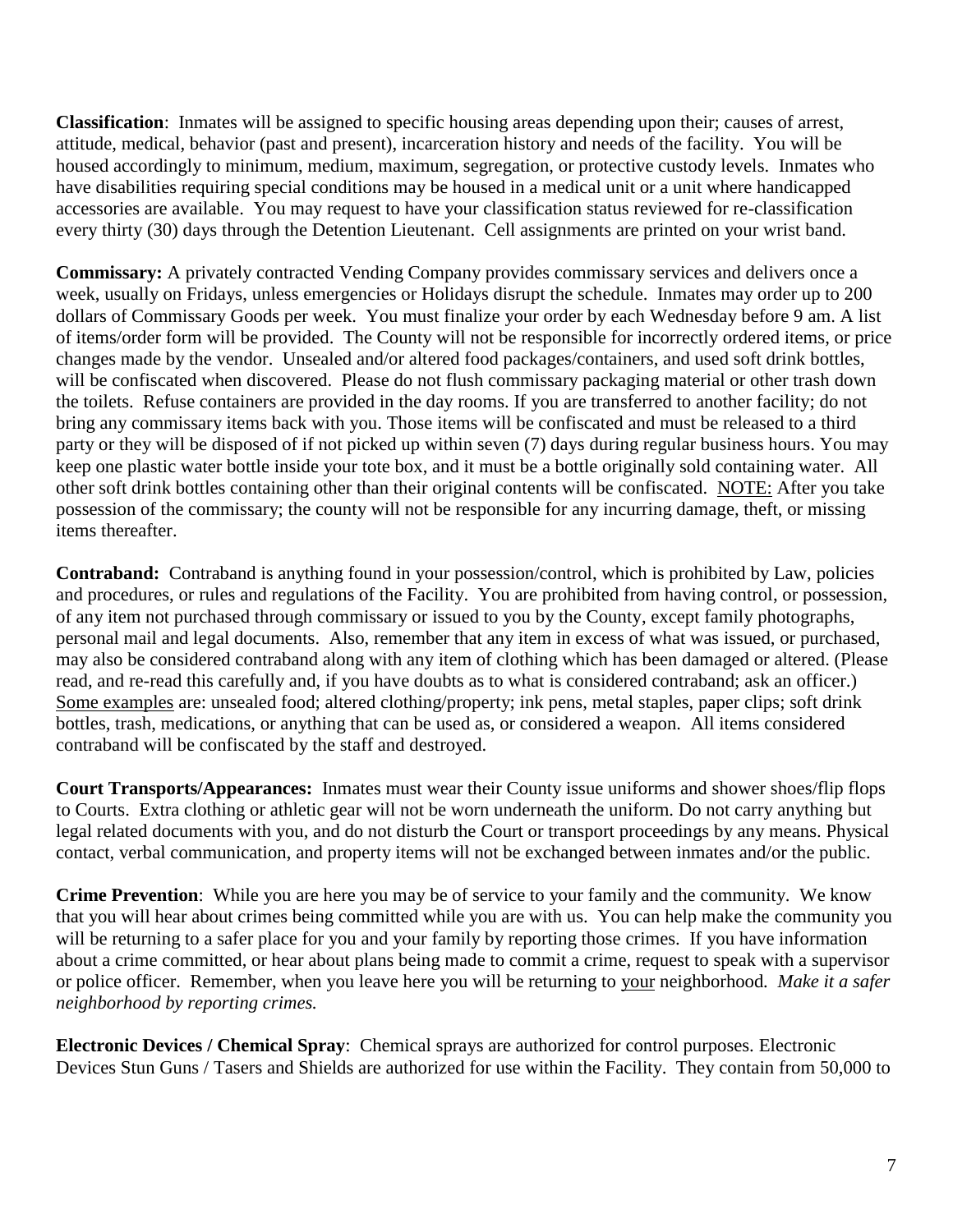200,000 volts of electricity and may be applied to your body if there is a need to restrain you from hurting others or yourself. An application of one of these devices to your body may cause the following to occur:

\*Immobilization, causing you to fall to the ground.

\*Possibility of self-defecation.

\*Possibility of self-urination.

**Good Time Sentence Reduction**: Good time sentence reductions, upon approval from your sentencing Judge, may be granted by the Facility Administrator to inmates sentenced to this Facility. If you qualify; you may be afforded up to a 50% deduction from your original sentence. If in doubt, request for a Good Time Sentence Reduction in writing. (See NM Statute 33-3-9 of the Criminal and Traffic Law Manual)

**Grievance Procedure**: If you have a complaint regarding jail conditions/services/disciplinary action; you must submit a written grievance within twenty-four (24) hours of the date of occurrence. You must first try to resolve the grievance verbally with the on Duty Supervisor. If you do not agree with their decision, you must submit a grievance in writing to the Detention Captain. If you still disagree, you must submit a written appeal to the Detention Director or designee. If you still disagree you may pursue the matter further in a Court of Law. Grievances must be submitted on either a Grievance/Appeal form, or legal size paper. You must use either pencil or ink pen and print the text of your complaint. Threatening, abusive, and incomprehensible letters may be returned unanswered. Do not send legal documents with appeals, grievances and/or special requests.

**Head Counts**: Head counts will be conducted at various times throughout the day and night hours. Televisions will be turned off, lights on, and telephone calls must cease. Inmates must return to their assigned sleeping area, shut the cell door to secure, and remain there until the count is completed, and/or instructed to do so by a staff member.

**Incentive Program:** The incentive program allows inmates to gain extra privileges by keeping their living areas (cellblocks) clean. Once a month a random inspection will be conducted, and the top two cleanest inmate areas may receive extra privileges, which could include (depending on availability): pizza, ice cream, cake, cookies, beverages, etc.

**Incoming Funds**: Family and friends may deposit money into your inmate commissary account using the cashier machine located in the lobby (24 hours a day), or they can mail funds to you. All money orders must be payable to you**. PERSONAL CHECKS WILL NOT BE ACCEPTED**. Acceptable forms of funds are: US currency (cash via mail will not be accepted); Bank and Postal money orders; Certified and Cashier checks; US Government checks and checks from other correctional institutions. Funds received will be deposited in your account and can be used by you to order commissary items, pay fines or post bail. This Facility is not responsible for retrieving money left at another facility, or misplaced by other agencies during transport from another facility. We also report inmate populations to the Social Security Administration. You may not be entitled to receive Social Security Benefits depending upon the charges or reasons you are incarcerated. You may release your funds to identified family members, friends, or attorneys. A money release form must be used. You may not release money to other incarcerated persons. When you are released from this Facility you will receive a check for any funds left in your account. Any funds owed to the County will be deducted from your account. You will receive notification if funds were deducted for any reason.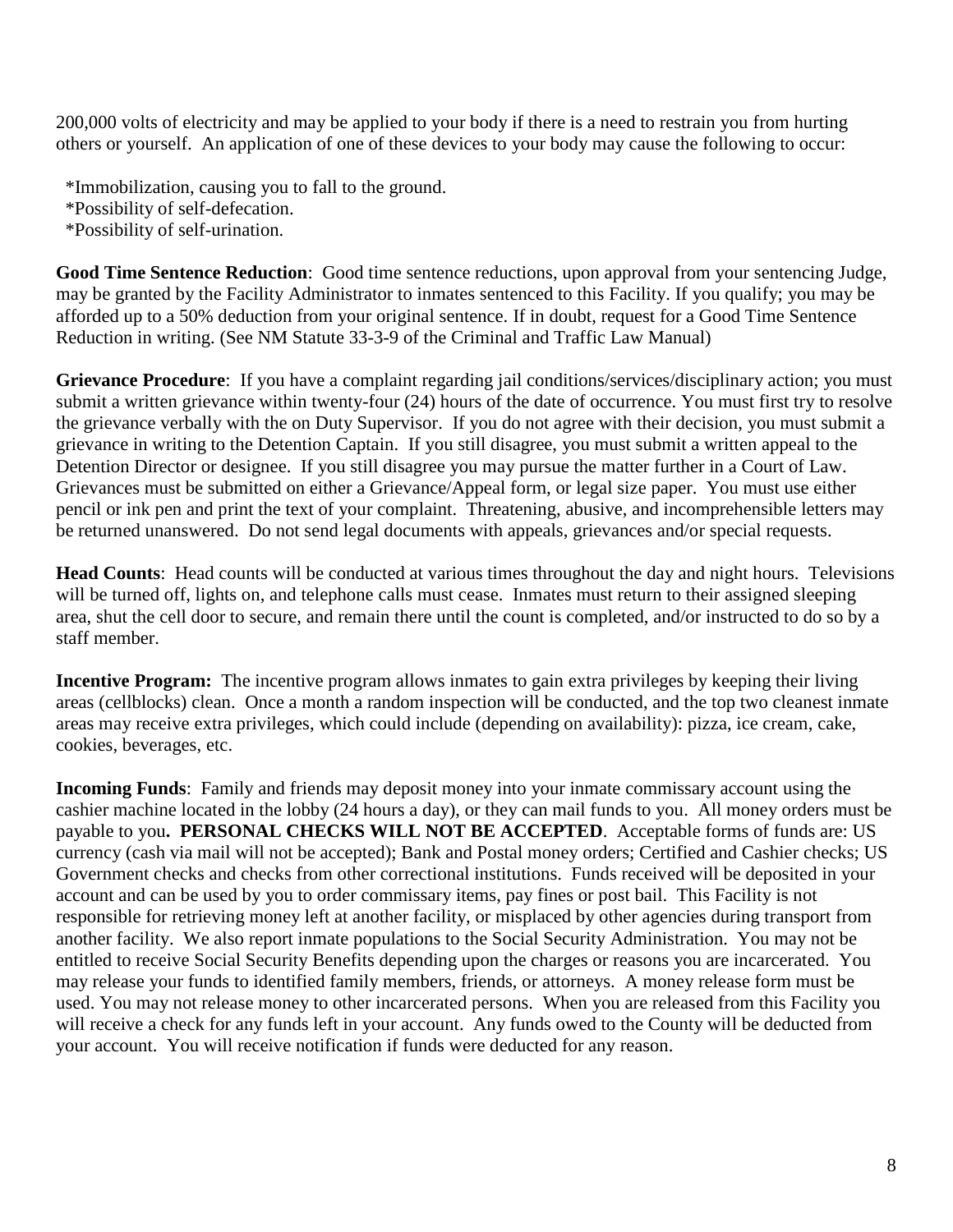**Indigence Assistance**: Inmates with less than one dollar (\$1.00) in their commissary account for two consecutive weeks will be considered indigent. Medical assistance is available to all inmates regardless of their ability to pay or not. Contact the Nurse for more information. Hygiene products are also available on Thursdays. The cost of these supplies will be deducted from your commissary account regardless of your ability to pay or not. You may send up to four (4) free personal a month. Legal Mail must be marked "Legal" and be addressed to one of the following: Court, Judge, Attorney, Para-legal, Government official etc..., and pertain to the reason or reasons you are currently in jail for, or regarding conditions of confinement.

**Inmate and Staff Relationships:** All communications between staff and inmates must be kept on a professional level at all times. Officers of the facility are not allowed to fraternize (form personal or business relationships) with inmates whether on, or off duty. Officers are not authorized to pass items or messages between inmates, and/or the public without permission from the Administrators.

**Laundry**: Laundry is picked up for cleaning weekly. Please do not wash, or dry clothing in the cellblocks. Any colored clothing, other than uniforms and gray athletic sweat suits, will be confiscated along with altered or damaged clothing. White underwear i.e. socks, T-shirts, bras, panties, briefs, or boxers is authorized.

Library: A reading library is maintained within the building. Feel free to ask for reading material. You may keep three books in your cell. Hardback books are not authorized in the cellblocks. A fully equipped Law Library is located at the County Court House. You must be a Pro-Se inmate to have use of it. Pro-Se inmates must be transported to the Law Library. Requests to visit the Law Library must be submitted five (5) days in advance of the desired visit. Otherwise the facility library must be used.

**Lockdown:** Lockdown may be called at anytime for various reasons. You must proceed immediately to your assigned cell when Lockdowns are announced. The regular bed time lockdown will be announced at 10:15pm. All inmates must be in their bed cells or assigned sleeping area by 10:30pm. Weekend and holiday lockdown times are at the discretion of the shift supervisors, however they are not to exceed past midnight.

**Mail:** All mail is usually sorted and delivered, unless an emergency exists, within twenty-four (24) hours after it's receipt from the Postal Service. Four (4) postage stamps per month are available for indigent inmates (If you have less than one dollar on your commissary account for two weeks you will be considered indigent). We do not accept packages, magazines, or newspapers without prior approval, and they must be subscribed to from publishers only. Authorization (for newspapers, magazines and packages) will depend upon your privilege, classification, disciplinary status, and the amount of time you are expected to reside here. Any letter in excess of a 9X12 sized envelope will be considered a package and returned to sender if prior approval has not been granted. All prisoner mail envelopes, outgoing and incoming, must be addressed per the following example: (Letters marked otherwise; may cause a delay in the processing and delivery of such.)

> *Your full name and Housing Unit 1958 Dr. Martin Luther King Jr. Drive Alamogordo, New Mexico 88310*

Envelopes with drawings, pictures, lip prints, or any markings other than regular addresses will not be accepted. Mail is subject to censorship and searches for contraband. Mail depicting nudity or pornography will not be accepted. Magazine articles and/or magazine photographs will not be accepted, nor will computer generated printings of magazine or book articles/advertisements. Outgoing **Legal Mail** must be marked "LEGAL" and be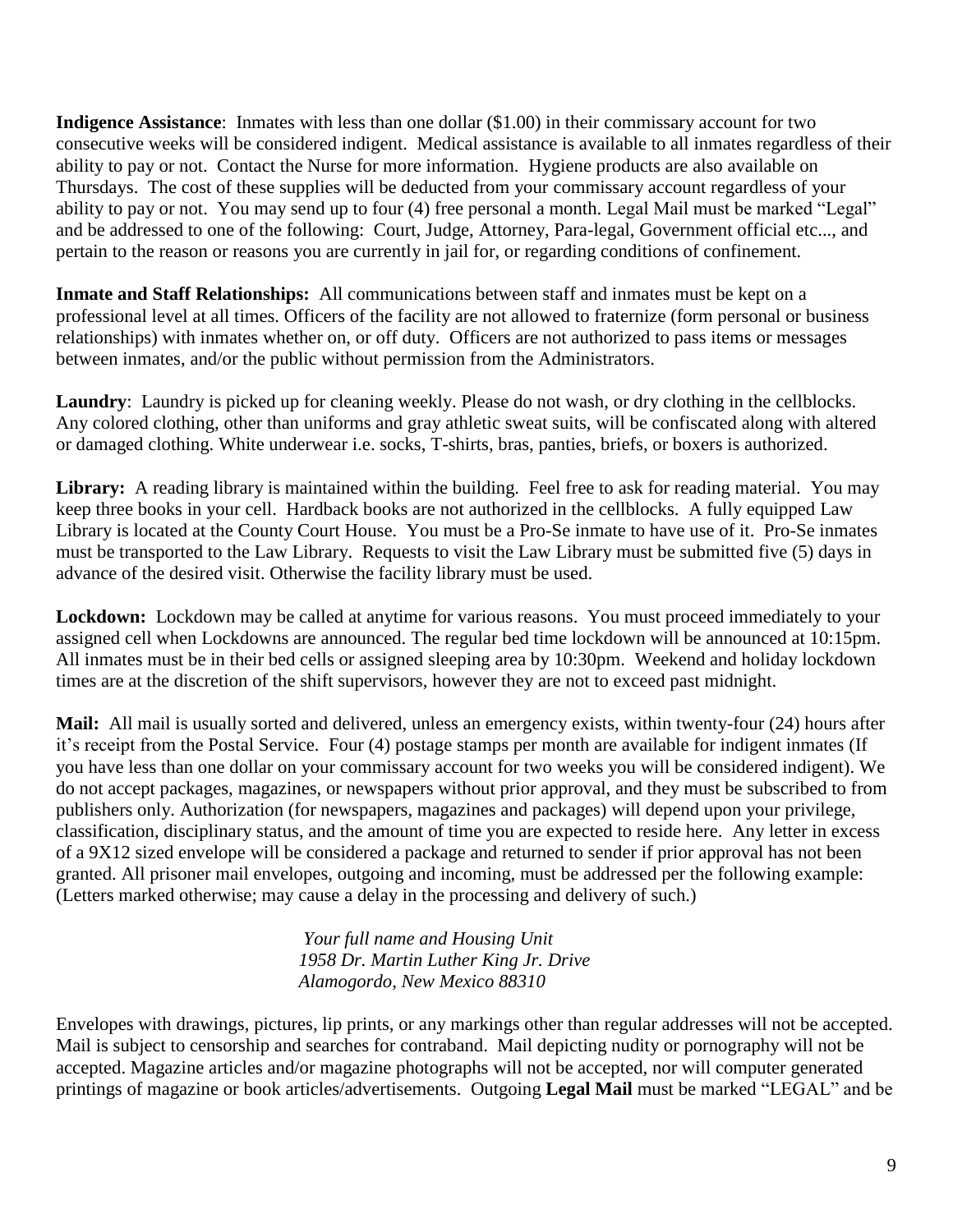addressed to a Court, Judge, Attorney, Jail Official, Government Official, or Para-Legal. Indigent inmates may send four (4) letters per month. We do not accept mail from inmates of other correctional/detention/penal facilities, nor do we allow inmates of this facility to send or accept mail between one another without written consent from the respective Administrators. Mail may be scanned and/or censored for safety and security purposes. Mail, other than marked "Legal" must be submitted for mailing unsealed, otherwise the envelope will be opened and searched for contraband, and then returned to you for re-mailing. Legal Mail will not be read by jail employees, but may be opened and searched for contraband in your presence.

**Meals:** Meals are served three times a day and must be eaten, when they are served, at the Dining Tables in the Dayrooms. To receive a meal you must line up along the nearest clear area, or wall, closest to the door. Do not touch, eat or attempt to take other inmate's food/drink/trays, or go through the line more than once. Leftover food cannot be stored and will be confiscated along with the container stored within. Special Diets for medical purposes must be coordinated with the Medical Personnel. Request for Religious diets must be in writing and directed to the Detention Services Coordinator. Do not eat or drink from other inmates' eating utensils. All food trays and drink containers must be returned to the Kitchen for cleaning after each meal is consumed.

**Medical:** We (health services personnel) pride ourselves on the quality of care we provide and deliver to our patients for their medical needs. We are here to help you with your necessary medical requirements, not to provide comfort items or mitigate custodial parameters. Therefore, please do not ask us to address nonmedically related issues like extra mattresses, pillows, athletic shoes, your legal status, or any item that is not clearly related to traditional medical practices. Our time must be reserved to care for those persons with viable medical needs!

Your medications may be brought into the facility for your use as long as they are properly prescribed by a Physician, and clearly labeled with your name, by a pharmacist. Please understand that if you have brought medications into the facility that are expired, mixed, loose, or not clearly marked and/or packaged as being prescribed to you personally; those medications will be confiscated and destroyed by facility personnel.

Sick call is normally conducted on a weekly basis. You must, for all non emergency services, submit a request for Medical Services. For emergencies contact/notify an officer immediately.

We have a medical co-pay program and you will be charged the following specific medical cost (Does not pertain to preexisting conditions/medications): Nurse visit…\$0. Visit with physician at OCDC…\$10.00. Medications from house stock…\$7.00. Transportation to own physician or dentist plus .30 cents per mile…\$20.00 (Paid prior to transport). Physicals with OCDC nurse…\$25.00 (Paid prior to physical). Prescription medication for preexisting conditions…full cost to inmate. **The Detention Center will not pay for preexisting conditions including medications and the bills will be charged to your account at cost.** The co-pays pertain only to problems that have occurred during your incarceration.

Emergency medical care will be provided without delay. If you have medical or dental insurance, a claim may be submitted to your insurance company for the cost of that care and your account will not be charged if paid by your insurance company. If you have assets, the County Attorney may attach them for outstanding medical costs involving another agency, physician and/or hospital.

*No one will be refused care because of their inability to pay for the medical or dental services.* However, if you receive money in your inmate account at a later date, outstanding medical fees may be collected at that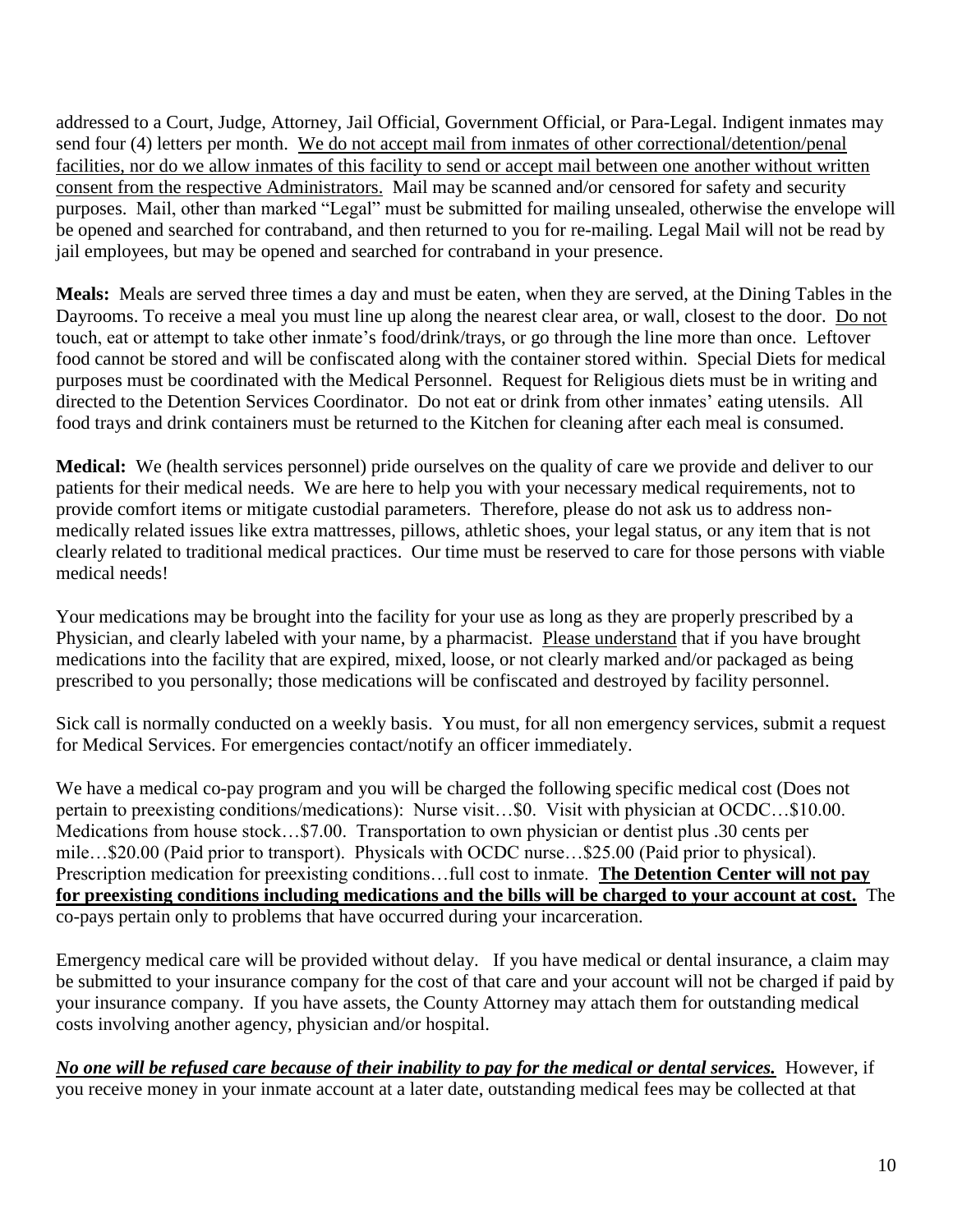time, even if you are released and booked back into the jail at a later date. Fees are collected depending on amount received into your account and the amount of the debit.

You must be completely dressed when called to receive medications, and all medications must be consumed as prescribed, and under the direct observation of a staff member. Those inmates choosing to conceal their medications, for whatever reasons, will be referred for disciplinary action.

Over the counter pain relievers are available through the Commissary Service Provider for .35 cents per dose. You may also purchase them from the facility for \$1, which will be deducted from your commissary account.

Otero County detention does provide a formulary list for medication.

The county will not be responsible for medical services rendered for pre-existing medical conditions. If you have medical insurance please advise a medical staff person.

You may also, with the aid of your attorney through the courts, obtain a release/furlough from custody in order to obtain/seek medical assistance on your own.

Medications for the D-1 Segregation Unit will be issued through the feeding ports of the respective bed cells.

Inmates refusing medical care/appointments will be required to sign a medical refusal form.

**Mental Health Services**: Mental health services are available for those in need. Individual and group counseling sessions are available. You may request these visits through the Medical Personnel.

**Movement throughout the facility:** Inmates must walk in a single file with their hands clasped behind their backs when moving within the Facility. Communication between inmates is prohibited during movements and inmates must be dressed in a complete county issue uniform. When you hear the officers announce "Recreation, Visitation, Medication, Soft Drinks, Meals/Chow, etc.; please line up at the cellblock entry/exit door behind the red line.

**Personal Property**: \*Watches, purses, wallets, jewelry, check books, credit cards, money, keys, telephones, earrings/body rings etc will be stored in the Detention Center's Property room for safekeeping. If you would like someone, not incarcerated, to take control of your property; you must complete a property release form authorizing them to have it. All money will be placed in your personal automated commissary account. If you depart this Facility and leave property behind, it will be destroyed after a period of thirty (30) days have passed. All authorized property must be stored inside your County Issue Tote Box at all times. **NOTE:** property will not be passed between inmates.

**Personal Hygiene**: You must bathe and brush your teeth on a regular basis. There is no excuse for bad hygiene. Supplies (soap, shampoo, toothpaste, toothbrush, shaving crème) are available through the Commissary Vendor and Indigent Packets are available at the Facility. We also supply shaving razors and shaving crème. All razors must be immediately returned, intact, to officers after use. (See Category "A" rule violations and sanctions regarding sharp edged objects.) We will issue you one bath towel and a pair of shower shoes. Wear the shoes during showering and while walking about the cell areas. Never go barefoot; you might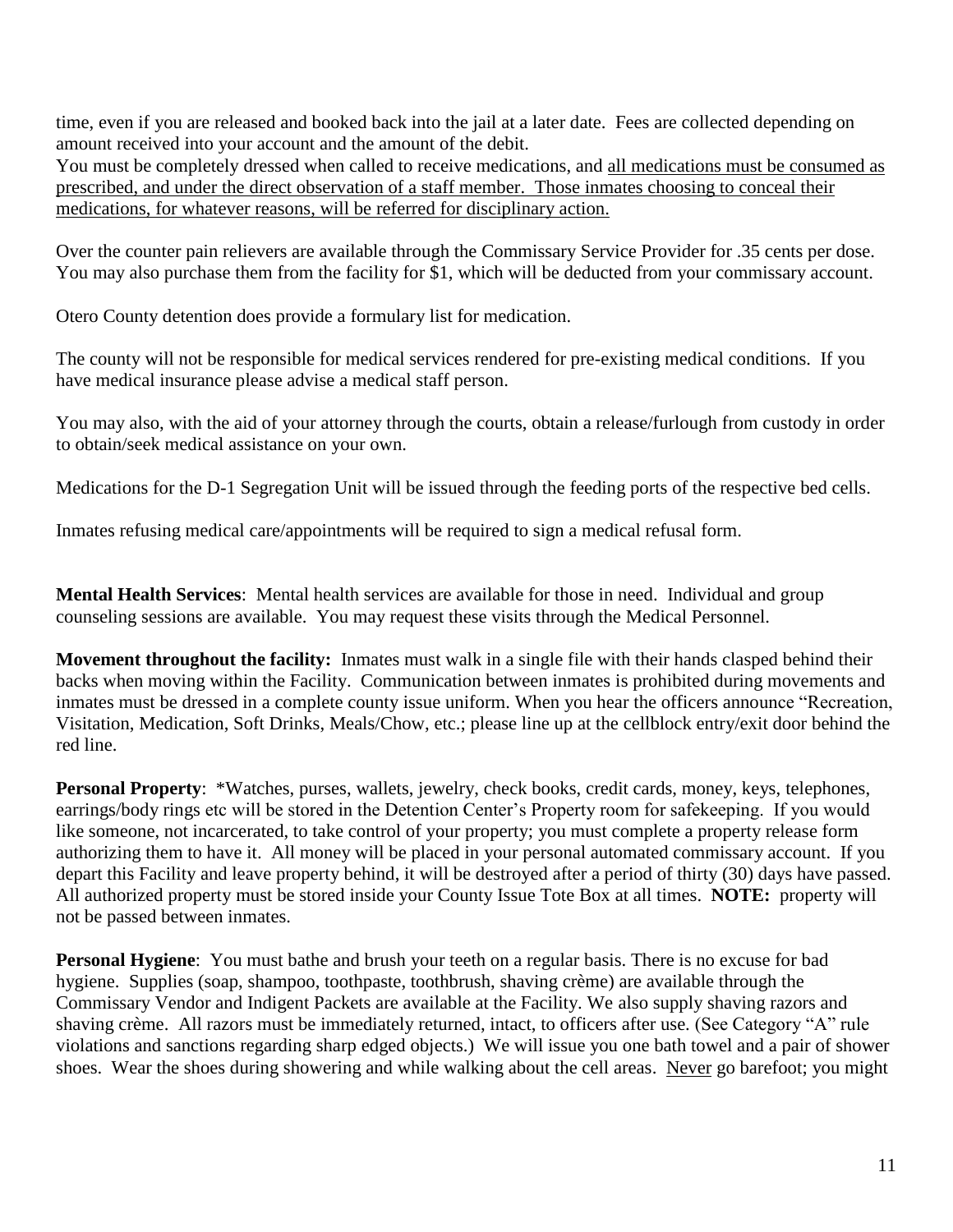injure yourself or contact a communicable disease. Hair cutting and fingernail trimming may be done monthly in the Yard.

**Photocopying**: Legal precedence verifies that the Facility has no obligation to provide photocopies to you. However, photocopies are available for .30 cents per page. Payment must be made at the time service is rendered.

**Prison Rape Elimination Act**: In keeping with the Prison Rape Elimination Act (PREA); please report any incidents of sexual abuse and/or activity immediately to a staff member. If uncomfortable talking to an officer, have them contact the Nurse. In an emergency situation, contact any staff member. You will be afforded medical assistance and counseling if you are victimized.

**Privileges:** A privilege is something that is afforded you as a benefit. These are granted by the Facility, and may be canceled at any time without specific reason. You have the privilege to participate in education, work and other programs, as resources are available and in keeping with your interests, needs, custody status, and abilities. Some available privileges are: Visitation, commissary, television, movies, reading material, haircuts and telephones calls. NOTE: Newspapers, magazines and packages must be pre-authorized, or they will not be accepted into the facility. (See above paragraph regarding "Mail.")

**Programs**: Various programs are offered for you to take advantage of such as: Alcoholics Anonymous (AA), Community Service, Counseling, Education, Electronic Monitoring, Narcotics Anonymous (NA), Religious Services, Home Detention and Work Release. You must be Court Ordered to participate on the Home Detention and Work Release Programs. For more information ask a Supervisor.

**Razors:** Shaving razors are authorized for shaving purposes only, and must be returned to staff after their use. Do not remove them from their frames, and do not conceal or otherwise possess and/or store them. Inmates are not allowed to possess any sharp edged instrument and/or objects. One razor will be issued per person on shaving days. Inmates of the D-1 Segregation unit will be issued razors through the feeding ports, and they will shave inside their respective bed cells.

**Recreation**: Recreation will be conducted on a daily basis depending on scheduling, weather and emergencies. Each cellblock may receive up to one (1) hour of recreation five days per week. That hour will be scheduled by the center. Noise must be kept to a minimum. Communicating with inmates outside the yard is prohibited. Loitering near the doors and windows is prohibited. Do not throw recreation balls at the windows, ceiling, doors, lights or fire safety equipment. Do not bring anything with you other than your uniform and ID bracelet. You must be completely dressed when in the yard in either uniform, athletic clothing, or a combination of both with a T-shirt. Altered clothing is not allowed. Females are required to wear undergarments or the uniform shirt must be worn. Females wearing T-shirts must have sleeves.

**Religious Services**: Group Services are conducted on Thursdays and Sundays. Clergy members, of your choice, may visit on Mondays via the visitation rooms. Bibles and faith based books are accepted through the mail and by walk in delivery during business hours. All other religious publications must be requested in writing.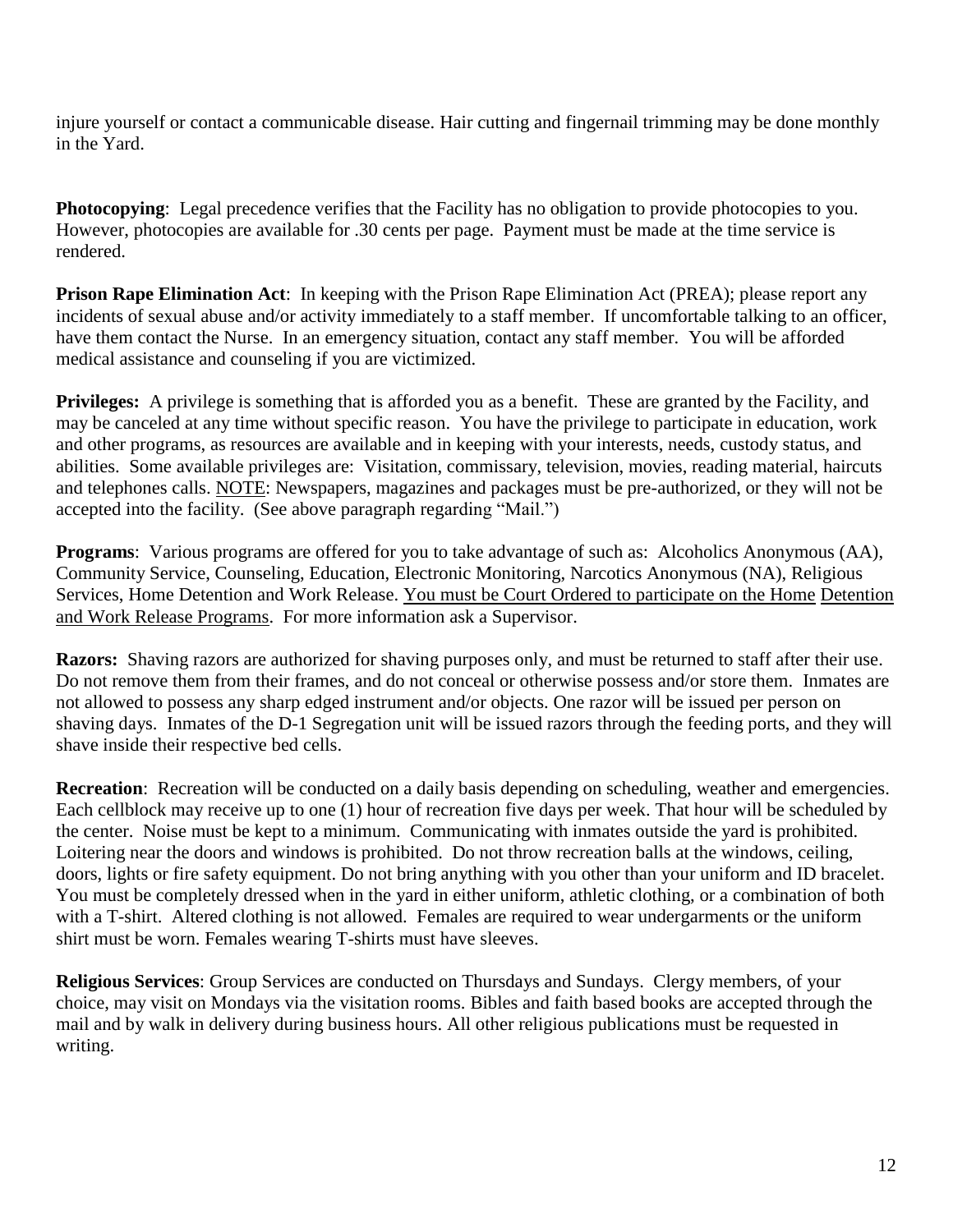**Safety:** Whenever you believe that your personal safety, or that of another, is in jeopardy you should notify an Officer immediately. Action will be taken to protect you or anyone else from violence or intimidation. Wear county issue shower shoes at all times when showering and walking about. Do not go barefoot. Do not walk through spilled liquids or food. Do not eat or drink anything other than the meals issued to you or the items you purchase through the Commissary. Do not save uneaten food from meals. Do not tamper with electrical outlets or electrical cords, lights, or televisions. Electricity can kill! DO NOT RUN in the Cellblocks and/or hallways. It is only allowed in the Recreation Yard. Do not peel/remove the non-skid safety tape from the floors or showers because it may cause you to fall. Above all, do not touch food, blood or bodily fluids of other inmates, and do not engage in sexual activities with anyone. Communicable diseases may be contacted in such a manner.

**Searches:** All inmates, including their property and living areas, are subject to search at any time. You are expected to cooperate with all searches. An officer of the same sex will conduct searches professionally, and in the case of strip searches, privately. Be advised; in instances of extreme emergencies an officer of the opposite sex may conduct a search of your person, examples: Rioting or violence involving weapons and/or illegal drugs or, the absence of a same gender officer.)

**Sexual Harassment**/**Misconduct:** Otero County detention has zero tolerance for sexual misconduct involving inmates. All occupants of this Facility have the right to an atmosphere free from sexual harassment. Any type of sexual overtures (verbal, visual or physical) will not be tolerated, and any allegations of, and/or resulting retaliation, will be seriously investigated. Disciplinary action will be assessed, along with the filing of criminal charges. Report all violations immediately.

Sexual misconduct between staff and inmates, volunteers or contract personnel and inmates, inmates and inmates, regardless of consensual status is prohibited and subject to administrative discipline and/or criminal sanctions. Examples of Sexual Misconduct:

- a. Request for sexual favors, sexual acts or sexual contact
- b. Influencing, promising or threatening an inmate's safety, custody or security level, court recommendations, privacy, housing, privileges, work detail, or program status in exchange for sexual favors
- c. Promise of protection in exchange for sexual favors
- d. Statements, comments or innuendo concerning the sexual orientation or perceived sexual orientation of any person
- e. Intimate or close relationships with an inmate defined as any relationship beyond the boundaries of a professional relationship
- f. Intimate conversation or correspondence with an inmate
- g. Exchanging letters, pictures, phone numbers, addresses, email addresses or other personal information with inmates
- h. Any verbal, non-verbal or physical conduct which is sexual in nature or sexually suggestive
- i. Creating an intimidating, hostile or offensive environment by engaging in or permitting sexually offensive behavior or language
- j. Kissing, hugging, fondling or other touching of an individual's breast, genital, anal or intimate area either directly or through clothing for sexual arousal, gratification, abuse or assault of either party
- k. Rape, sexual assault, sexual intercourse, oral sex, anal sex, vaginal sex
- l. Sex or penetration with any object or body part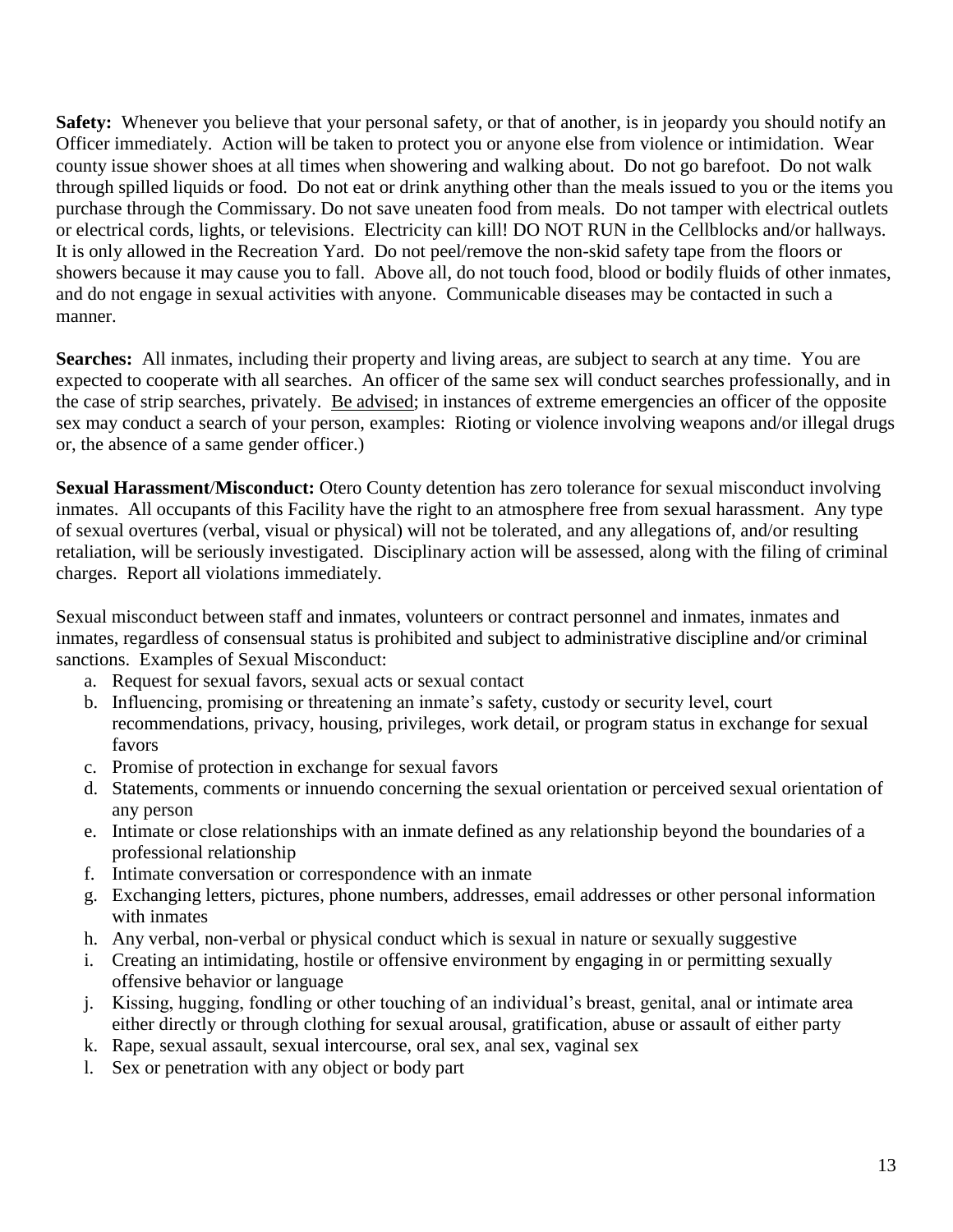Otero County detention also prohibits retaliation against an individual who reports sexual misconduct or cooperates in an investigation of sexual misconduct regardless of the disposition of the complaint.

Inmates are encouraged to report sexual misconduct to the shift supervisor. However, you may report sexual misconduct or threats of sexual misconduct to any non-inmate either in person or by using the kiosk or written grievance process. Any non-inmate, who receives a report of sexual misconduct, whether verbally or in writing, shall immediately notify the shift supervisor and complete an incident report.

Inmates who knowingly make false allegations of sexual misconduct are subject to discipline.

**Shakedowns/Health and Welfare Inspections**: For the security and safety of inmates and staff, regular unannounced inspections of your living areas and property will be conducted. All items discovered and deemed contraband will be confiscated. You must cooperate fully with the officers. You do not have the right to be present during a cell search. You will be held responsible for any found contraband inside your cell. To avoid any possession of contraband charges you should check your cell and property carefully on a daily basis to insure it is clean and free of contraband. If you find contraband you must immediately report it and/or turn it over to an officer. It is the Facility's position that when a rule violation occurs in a multi-occupant room, all occupants of the room will be held responsible until proven otherwise. You must store your personal property inside your tote box.

**Special Visits**: Special visits are visits, which may be granted by the Administrators for any of the following reasons: \* Physical or mental handicaps. \*Religious purposes. \*For emergencies when immediate family members have been severely or fatally injured. \*For exceptionally good behavior and industry. Your behavior, attitude and disciplinary history will also be considered. *Family members' traveling from long distances does not necessarily constitute the need for a special visit.* The time allotted for special visits will be determined by the Director. Requests for special visits, excluding emergencies, must be submitted through the kiosk to the Director (or designee) within five (5) business days in advance of the expected visit.

**Telephones**: Telephones are provided in the cellblocks. You may make collect calls from them. The party you call is responsible for any charges incurred. Use only your Personal Identification Number (PIN) to make calls, and state your name clearly in the phone when establishing a phone file or your calls may be terminated by the facility. Cellular Telephones are not allowed for personal use. We will not reimburse for terminated three-way calls, or third party call attempts. At the time of Booking, you will be allowed an opportunity to make up to three (3) collect telephone calls unless; you are too intoxicated, disorderly or combative, then you may make them later when you regain a reasonable composure. Telephone calls must be terminated prior to shakedowns, searches, disturbances and lockdowns. The Facility has Teletypewriter/Telecommunication (TTY-TDD) devices for the hearing impaired. **Be aware;** Telephone calls can be monitored and are recorded by the Facility at anytime, and used against you in the Courts. If you make a personal call with another inmate's PIN, the number you called will be blocked. (NOTE: we do not pass messages between inmates and the public sector, unless there are mitigating/emergency circumstances involved.) *Using other inmate's PIN (Personal Identification Number), making calls for other inmates, or allowing them to use your PIN to make calls is a category "A" Rule violation.*

**Tobacco:** Use of Tobacco products, in any form, is prohibited while you are under the supervision of the Otero County Detention Center. The U.S. Surgeon General has determined that tobacco products are unsafe.